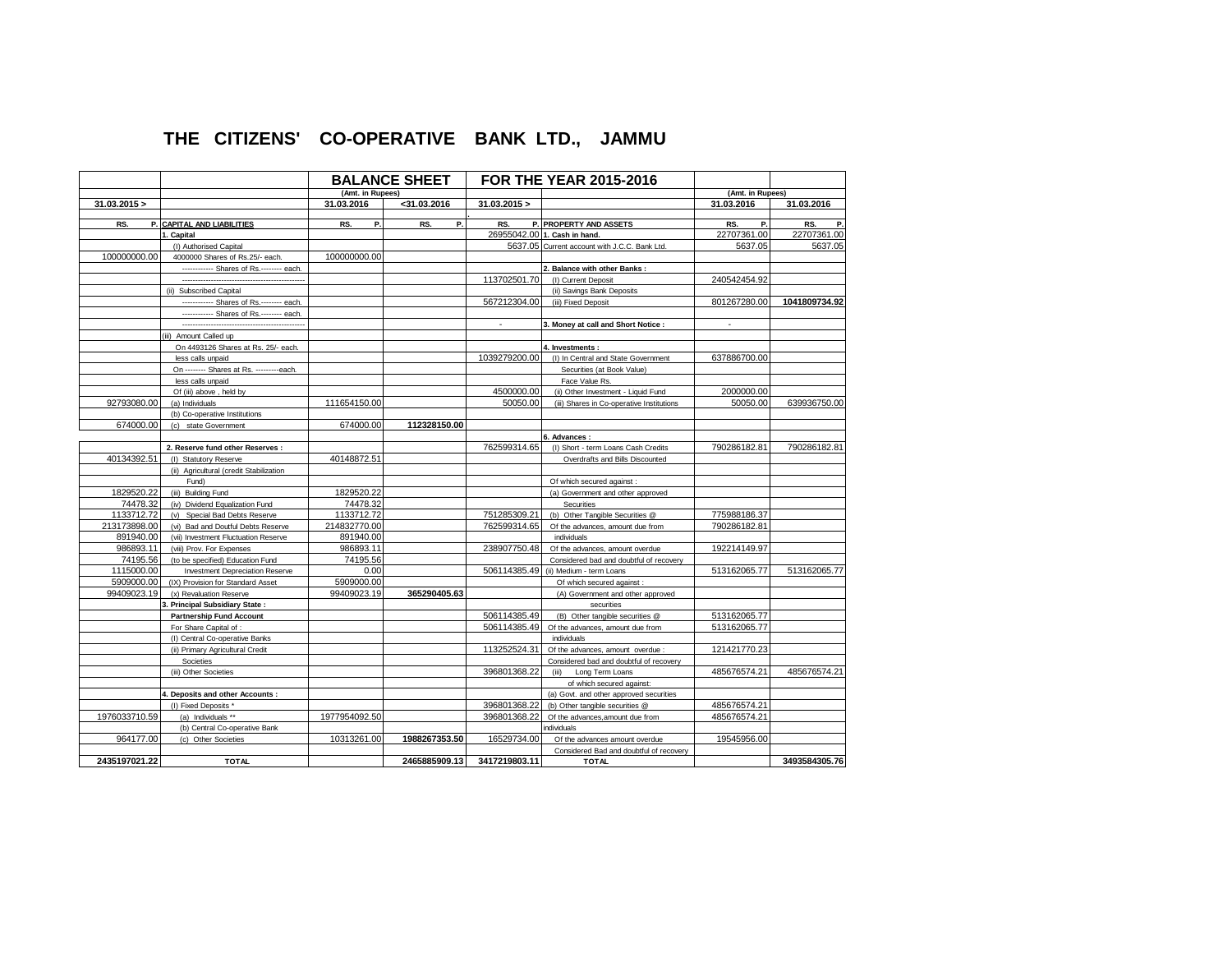| 31.03.2015    |                                      | 31.03.2016    | 31.03.2016    | 31.03.2015                  |                                                    | 31.03.2016   | 31.03.2016    |
|---------------|--------------------------------------|---------------|---------------|-----------------------------|----------------------------------------------------|--------------|---------------|
| 2435197021.22 |                                      |               | 2465885909.13 | 3417219803.11               |                                                    |              | 3493584305.76 |
| RS.<br>Р.     | (ii) Savings Bank Deposits           | Ρ.<br>RS.     | RS.<br>Р.     | RS.<br>Р.                   |                                                    | RS.<br>Р.    | RS.<br>Р.     |
| 971898255.34  | (a) Individuals **                   | 1002300152.73 |               |                             | 204175450.60 7. Interest Receivable :              | 169565490.77 | 169565490.77  |
|               | (b) Central Co-operative Bank        |               |               | 143242998.39                | Of which overdue                                   | 131008416.89 |               |
| 6278672.59    | (c) Other Societies                  | 10229543.30   | 1012529696.03 |                             | Considered bad and doubtful of recovery            |              |               |
|               | (iii) Current Deposits               |               |               |                             |                                                    |              |               |
| 259449847.07  | (a) Individuals **                   | 259224939.42  |               |                             | 134532.00 8. Bills Receivable being bills for      | 73645.00     | 73645.00      |
|               |                                      |               |               |                             | collection as per contra                           |              |               |
|               | (b) Central Co-operative Bank        |               |               |                             |                                                    |              |               |
| 503648.16     | (c) Other Societies                  | 1009313.16    | 260234252.58  |                             | 3625956.67 9. Branch adjustments                   | 4814654.95   | 4814654.95    |
| 16590041.75   | (iv) Money at call and Short Notice  | 17804221.75   | 17804221.75   |                             |                                                    |              |               |
|               |                                      |               |               |                             | 105206864.00 10. Premises less depreciation - Land | 105206864.00 | 105206864.00  |
|               | 5. Borrowings ***                    |               |               |                             | (Plots only)                                       |              |               |
|               | (I) From the Reserve Bank of India/  |               |               |                             | 9297012.69 11. Furniture and Fixtures              | 9351775.05   | 9351775.05    |
|               | state Central Co-operative Bank:     |               |               |                             | less depreciation                                  |              |               |
|               |                                      |               |               |                             | 12. Other Assets (to be specified)                 |              |               |
|               | (a) Short - term Loans, cash credits |               |               | 1436268.00                  | a) Bank Vehicle                                    | 1149015.00   |               |
|               | and overdrafts                       |               |               | 125915277.2                 | b) Intt.on protested a/c                           | 136764005.00 |               |
|               | Of which securred against :          |               |               | 10170049.18                 | c) sundry debtors                                  | 9967001.70   |               |
|               | (A) Government and other             |               |               | 1954706.73                  | d) Stationery in hand                              | 1845103.66   |               |
|               | approved securities                  |               |               | 83006.85                    | e) Library                                         | 83006.85     |               |
|               | (B) Other Tangible securities @      |               |               | 2300858.00                  | f) Premium of Govt. of India                       | 1437146.00   |               |
|               | (b) Medium - term loans of which     |               |               | 2524389.00                  | g) Income Tax                                      | 2429247.00   |               |
|               | secured against :                    |               |               | 147079.00                   | h) Prepaid Insurance                               | 170161.50    | 153844686.71  |
|               | (A) Government and other             |               |               |                             |                                                    |              |               |
|               | approved securities                  |               |               |                             |                                                    |              |               |
|               | (B) Other Tangible securities @      |               |               |                             | 98324868.30 13. Profit and Loss                    | 119532812.36 | 119532812.36  |
|               | (c) Long term loans.                 |               |               |                             |                                                    |              |               |
|               | Of which securred against :          |               |               |                             |                                                    |              |               |
|               | (A) Government and other             |               |               |                             |                                                    |              |               |
|               | approved securities                  |               |               |                             |                                                    |              |               |
|               | (B) Other Tangible securities @      |               |               |                             |                                                    |              |               |
|               | (ii) From the State Bank of India    |               |               |                             |                                                    |              |               |
|               | (a) Short - term loans cash credits  |               |               |                             |                                                    |              |               |
|               | (A) Government and other             |               |               |                             |                                                    |              |               |
|               | approved securities                  |               |               |                             |                                                    |              |               |
|               | (B) Other Tangible securities @      |               |               |                             |                                                    |              |               |
|               | (c) Medium - term loans              |               |               |                             |                                                    |              |               |
|               | Of which securred against:           |               |               |                             |                                                    |              |               |
|               | (A) Government and other             |               |               |                             |                                                    |              |               |
|               | approved securities                  |               |               |                             |                                                    |              |               |
|               | (B) Other Tangible securities @      |               |               |                             |                                                    |              |               |
|               | (c) Long term loans.                 |               |               |                             |                                                    |              |               |
|               | Of which secured against :           |               |               |                             |                                                    |              |               |
|               | (A) Government and other             |               |               |                             |                                                    |              |               |
|               | approved securities                  |               |               |                             |                                                    |              |               |
|               | (B) Other tangible securities        |               |               |                             |                                                    |              |               |
|               |                                      |               |               |                             |                                                    |              |               |
| 3689917486.13 | <b>TOTAL</b>                         |               |               | 3756454079.49 3982516121.37 | <b>TOTAL</b>                                       |              | 4055974234.60 |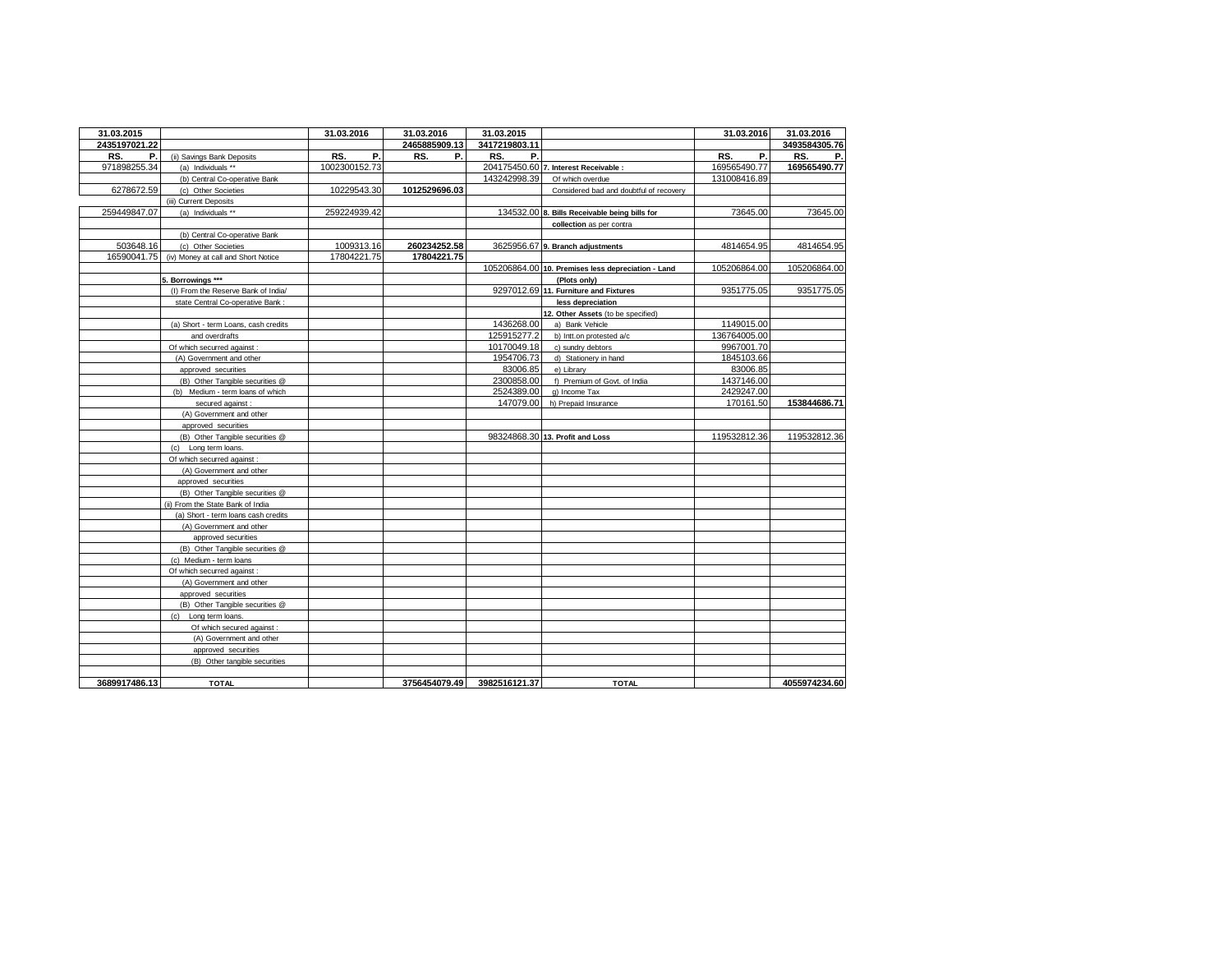| 31.03.2015    |                                               | 31.03.2016   | 31.03.2016    | 31.03.2015    |                    | 31.03.2016 | 31.03.2016    |
|---------------|-----------------------------------------------|--------------|---------------|---------------|--------------------|------------|---------------|
| 3689917486.13 |                                               |              | 3756454079.49 | 3982516121.37 |                    |            | 4055974234.60 |
| RS.<br>Р.     |                                               | P.<br>RS.    | P.<br>RS.     | RS.<br>Р.     |                    | P.<br>RS.  | RS.<br>Р.     |
|               | (iii) From the State Government               |              |               |               |                    |            |               |
|               | (a) Short - term loans                        |              |               |               |                    |            |               |
|               | Of which secured against                      |              |               |               |                    |            |               |
|               | (A) Government and other                      |              |               |               |                    |            |               |
|               | approved Securities                           |              |               |               |                    |            |               |
|               | (B) Other tangible securities @               |              |               |               |                    |            |               |
|               | (b) Medium - term loans                       |              |               |               |                    |            |               |
|               | Of which secured against                      |              |               |               |                    |            |               |
|               | (A) Government and other                      |              |               |               |                    |            |               |
|               | approved Securities                           |              |               |               |                    |            |               |
|               | (B) Other tangible securities @               |              |               |               |                    |            |               |
|               | (c) Long - term loans                         |              |               |               |                    |            |               |
|               | Of which secured against                      |              |               |               |                    |            |               |
|               | (A) Government and other                      |              |               |               |                    |            |               |
|               |                                               |              |               |               |                    |            |               |
|               | approved Securities                           |              |               |               |                    |            |               |
|               | (B) Other tangible securities @               |              |               |               |                    |            |               |
|               | (iv) Loans from other sources                 |              |               |               |                    |            |               |
|               | (source and security to be                    |              |               |               |                    |            |               |
|               | specified)                                    |              |               |               |                    |            |               |
|               | 134532.00 6. Bills for collection being bills | 73645.00     | 73645.00      |               |                    |            |               |
|               | receivable as per contra                      |              |               |               |                    |            |               |
|               |                                               |              |               |               |                    |            |               |
|               | 7. Branch adjustments                         |              |               |               |                    |            |               |
|               |                                               |              |               |               |                    |            |               |
|               | 144176507.63 8. Overdue interest reserve      | 133710252.82 | 133710252.82  |               |                    |            |               |
|               |                                               |              |               |               |                    |            |               |
|               | 9. Interest Payable                           |              |               |               |                    |            |               |
|               |                                               |              |               |               |                    |            |               |
|               | 10. Other Liabilities                         |              |               |               |                    |            |               |
| 9356566.55    | (I) Bills Payable                             | 10975841.49  |               |               |                    |            |               |
|               | (ii) Unclaimed Dividends                      |              |               |               |                    |            |               |
| 125915277.24  | (iii) Suspense intt. on protested a/c         | 136764005.00 |               |               |                    |            |               |
| 13015751.82   | (iv) Sundries                                 | 17996410.80  | 165736257.29  |               |                    |            |               |
|               |                                               |              |               |               |                    |            |               |
|               | <b>CONTINGENT LIABILITIES</b>                 |              |               |               |                    |            |               |
| 4018250.00    | (I) Outstanding Liabilities for               | 3947250.00   |               |               |                    |            |               |
|               | quarantees issued                             |              |               |               |                    |            |               |
| 5030399.00    | (ii) Others (Specify)                         | 4535021.00   |               |               |                    |            |               |
| 4530399.00    | Rs.4535021.00<br>(a) DEAF Fund                |              |               |               |                    |            |               |
| 500000.00     | (b) Insurance Liability Rs.0.00               |              |               |               |                    |            |               |
|               |                                               |              |               |               |                    |            |               |
| 3982516121.37 | <b>GRAND TOTAL</b>                            |              | 4055974234.60 | 3982516121.37 | <b>GRAND TOTAL</b> |            | 4055974234.60 |

 **SD/- SD/- SD/- SD/- DINESH GUPTA DEEPAK GUPTA KARUNESH GUPTA ASHOK GOSWAMY**

**CHAIRMAN VICE CHAIRMAN DIRECTOR MANAGING DIRECTOR SD/-**

**SUDHIR K. ARORA & CO. CHARTERED ACCOUNTANTS**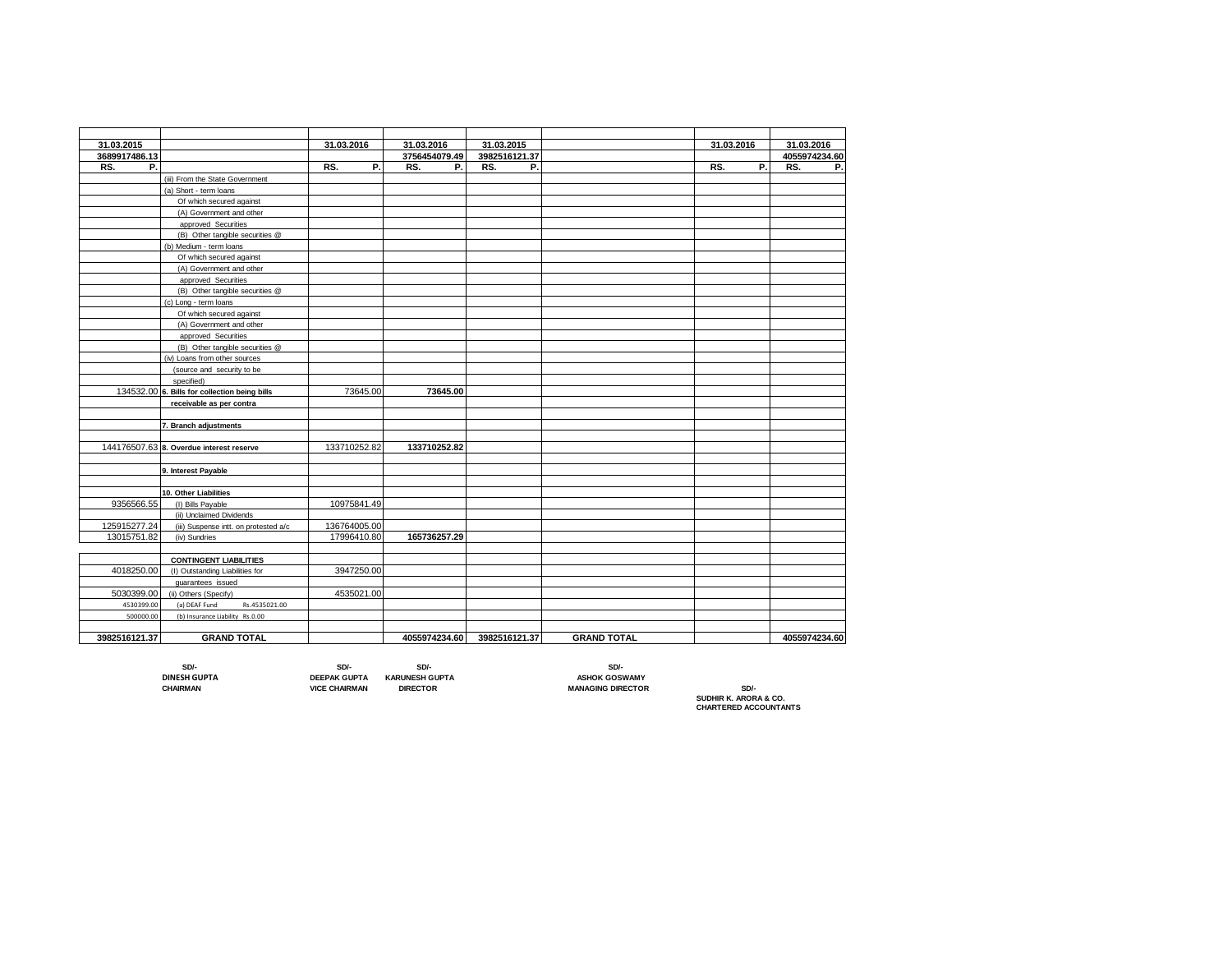**PROFIT AND LOSS ACCOUNT FOR THE YEAR ENDED 31.3.2016**

**FORM - B**

**FORM OF PROFIT AND LOSS ACCOUNT PROFIT AND LOSS ACCOUNT FOR THE YEAR ENDED 2015-2016**

| 31.03.2015   |                                                        | 31.03.2016   | 31.03.2016   | 31.03.2015                   |                                                          | 31.03.2016   | 31.03.2016   |
|--------------|--------------------------------------------------------|--------------|--------------|------------------------------|----------------------------------------------------------|--------------|--------------|
| RS.<br>P.    | <b>EXPENDITURE</b>                                     | RS.<br>Р.    | RS.<br>Р.    | Rs.                          | P. INCOME                                                | P.<br>Rs.    | Rs.          |
|              | 346433510.79 1. Interest on deposits, borrowings etc.  | 333367747.33 | 333367747.33 |                              | 428430109.37 1. Interest and discount                    | 441377380.14 | 441377380.14 |
|              | 104661276.96 2. Salaries and allowances and            | 113047378.74 | 113047378.74 |                              | 379067.85 2. Commission, exchange and brokerage          | 849727.59    | 849727.59    |
|              | provident fund                                         |              |              |                              | 0 3. Subsidies and donations                             |              |              |
|              | 0.00 3. Director's and local committee                 | 0.00         | 0.00         |                              | 8652500.00 4. Income from non - banking assets and profi | 1977500.00   | 1977500.00   |
|              | member's fees allowances                               |              |              |                              | from sale of or dealing with such assets                 |              |              |
|              | 11405595.73 4. Rent, taxes, insurance, lighting, etc.  | 12145038.73  | 12145038.73  |                              | 14098366.87 5. Other receipts                            | 8680852.69   | 8680852.69   |
|              | 417000.00 5. Law charges                               | 357980.00    | 357980.00    |                              | 0.00 6. Income from Dividend                             | 0.00         | 0.00         |
|              | 579725.32 6. Postage, telegrams and telephone          | 697522.93    | 697522.93    | 27803083.53 7. Loss (if any) |                                                          | 21207944.06  | 21207944.06  |
|              | charges                                                |              |              |                              |                                                          |              |              |
|              | 991250.00 7. Auditor's fee                             | 1081052.00   | 1081052.00   |                              |                                                          |              |              |
|              | 3606902.26 8. Depreciation on and repairs to           | 3641080.00   | 3641080.00   |                              |                                                          |              |              |
|              | property                                               |              |              |                              |                                                          |              |              |
|              | 1185257.67 9. Stationery, printing and                 | 1145026.42   | 1145026.42   |                              |                                                          |              |              |
|              | advertisement etc.                                     |              |              |                              |                                                          |              |              |
|              | 0.00 10. Loss from sale of or dealing with             | 0.00         | 0.00         |                              |                                                          |              |              |
|              | non - banking assets                                   |              |              |                              |                                                          |              |              |
|              | 7082047.89 11. Other expenditure                       | 6087994.33   | 6087994.33   |                              |                                                          |              |              |
|              | 0.00 12. Total profit                                  | 0.00         | 0.00         |                              |                                                          |              |              |
|              | 1650613.00 13. Premiun on GOI Securities               | 863712.00    | 863712.00    |                              |                                                          |              |              |
|              | 1349948.00 14. Appropriation towards Provision for NPA | 1658872.00   | 1658872.00   |                              |                                                          |              |              |
|              | 0.00 15. Investment Depreciation Reserve/IFR           | 0.00         | 0.00         |                              |                                                          |              |              |
|              | 0 16. Balance of profit                                |              |              |                              |                                                          |              |              |
| 479363127.62 | TOTAL:                                                 |              | 474093404.48 | 479363127.62                 | Total:                                                   | 474093404.48 | 474093404.48 |

 **SD/- SD/- SD/- SD/- DINESH GUPTA DEEPAK GUPTA KARUNESH GUPTA ASHOK GOSWAMY**

**MANAGING DIRECTOR** 

**SUDHIR K. ARORA & CO. CHARTERED ACCOUNTANTS**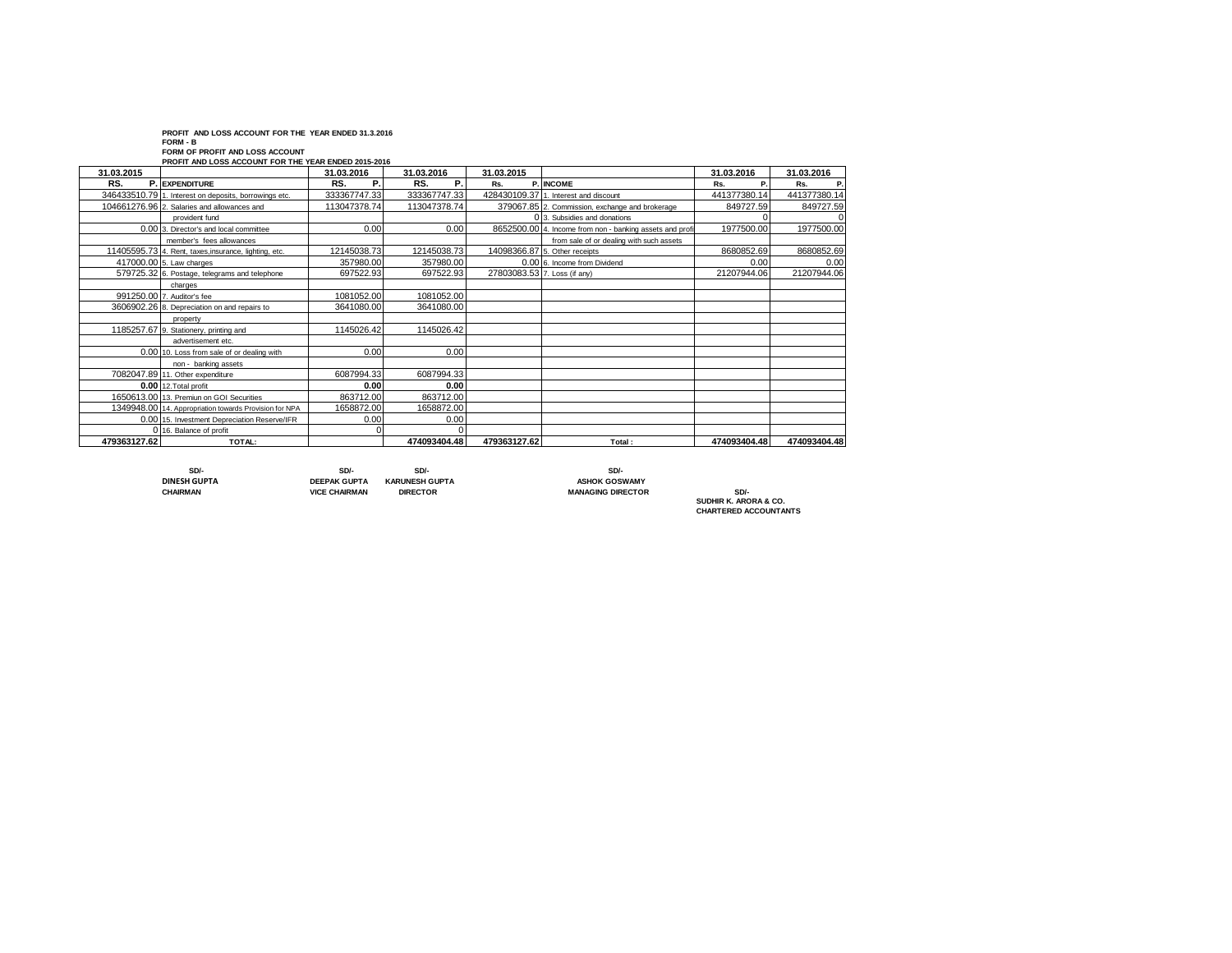|              | In terms of quidelines issued by Reserve Bank of India, the additional disclosure<br>is as under :- | (Amt. in Lacs) |            |
|--------------|-----------------------------------------------------------------------------------------------------|----------------|------------|
| <b>S.NO.</b> | <b>PARTICULARS</b>                                                                                  | 2014-15        | 2015-16    |
| Ι.           | <b>CAPITAL TO RISK ASSET RATIO :</b>                                                                |                |            |
| (i)          | CRAR                                                                                                | 5.20%          | 4.43%      |
| Ш.           | <b>INVESTMENTS</b>                                                                                  |                |            |
| (a)          | Book Value of Investment                                                                            | 10528.00       | 6390.10    |
|              | Face Value of Investment                                                                            | 10392.79       | 6378.87    |
| (b)          | Market Value of Investment                                                                          | 0              | 0          |
| $^{\circ}$   | Details of Issuer composition of non-SLR Investments and non performing non-                        |                |            |
|              | <b>SLR Investments</b>                                                                              |                |            |
|              | (i) Issuer Composition of Non SLR Investments                                                       | 45.00          | 20.00      |
|              | (ii) Non-Performing Non SLR Investment                                                              | 0              | 0          |
| iii.         | <b>ADVANCES AGAINST REAL ESTATE:</b>                                                                |                |            |
|              | A) CONSTRUCTION BUSINESS                                                                            | 496.30         | 543.65     |
|              | <b>B) HOUSING</b>                                                                                   | 3413.38        | 4133.96    |
| IV.          | ADVANCES AGAINST SHARES AND DEBENTURES                                                              | <b>NIL</b>     | <b>NIL</b> |
| V.           | ADVANCES TO DIRECTORS AND THEIR RELATIVES,                                                          |                |            |
|              | <b>COMPANIES. FIRMS IN WHICH THEY ARE INTERESTED:</b>                                               |                |            |
|              | A) FUND BASED                                                                                       | 14.27          | 16.44      |
|              | <b>B) NON FUND BASED</b>                                                                            | <b>NIL</b>     | <b>NIL</b> |
| VI.          | <b>COST OF DEPOSITS</b>                                                                             | 7.17%          | 6.64%      |
| VII.         | <b>NON PERFORMING ASSETS</b>                                                                        |                |            |
|              | A) GROSS NPAs                                                                                       | 2774.15        | 3137.30    |
|              | <b>B) NET NPAs</b>                                                                                  | 631.07         | 977.64     |
| VIII.        | <b>PROFTABILITY</b>                                                                                 |                |            |
|              | A) INTEREST INCOME AS A PERCENTAGE OF WORKING FUNDS                                                 | 8.83%          | 9.10%      |
|              | B) NON-INTEREST INCOME AS A PERCENTAGE OF WORKING FUNDS                                             | 0.66%          | 0.32%      |
|              | C) OPERATING PROFIT AS A PERCENTAGE OF WORKING FUNDS                                                | $-0.79%$       | $-0.59%$   |
|              | D) RETURN ON ASSETS                                                                                 | $-0.75%$       | $-0.57%$   |
|              | E) BUSINESS PER EMPLOYEE                                                                            | 208.39         | 219.39     |
|              | F) PROFIT PER EMPLOYEE                                                                              | $-1.18$        | $-0.92$    |
| IX.          | <b>PROVISION MADE TOWARDS NPAs:</b>                                                                 |                |            |
| Χ.           | <b>MOVEMENT IN PROVISIONS:</b>                                                                      |                |            |
|              | <b>PROVISIONS:-</b>                                                                                 |                |            |
|              | A) TOWARDS NPAs                                                                                     | 2.80           | 16.59      |
|              | B) TOWARDS DEPRECIATION ON INVESTMENTS                                                              | 0              | 0          |
|              | CITOWARDS STANDARD ASSETS                                                                           | 10.70          | 0.00       |
| XI.          | <b>FOREIGN CURRENCY ASSETS AND LIABILITIES</b>                                                      | <b>NIL</b>     | <b>NIL</b> |
| XII          | PAYMENT OF INSURANCE PREMIA TO DEPOSIT INSURANCE                                                    |                |            |
|              | AND CREDIT GUARANTEE CORPORATION: Premium paid upto 30.09.2016.                                     |                |            |
| XIII.        | PENALTIES IMPOSED UNDER THE PROVISION OF 47(A) OF THE                                               | <b>NIL</b>     | <b>NIL</b> |
|              | BANKING REGULATION ACT, 1949(AACS) BY RESERVE BANK OF                                               |                |            |
|              | INDIA/ ANY OTHER SUPERVISORY ACTIONS                                                                |                |            |

**NOTES ON ACCOUNTS**